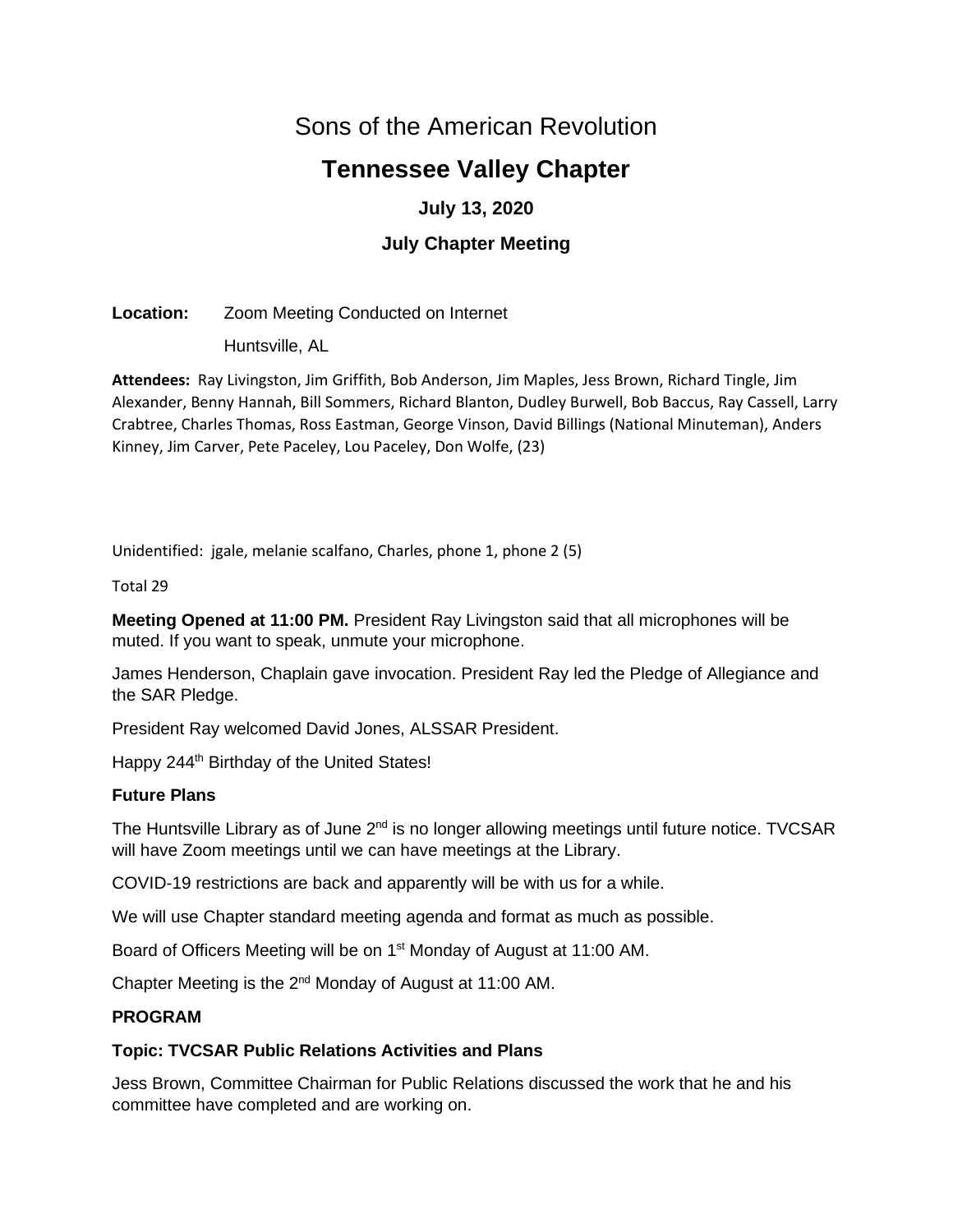After Jess completed his presentation, Jim Griffith told about his idea to create a TVCSAR video. The video will be used to introduce the Chapter to potential new members. Now is a good time for the video because of the lack of person to person meetings.

Bob Anderson said that the Speaker's bureau could use a library of videos. Since in person speakers cannot be used in Schools, there is a need for video presentations in Schools. A presentation on General Morgan would be used in Morgan County Schools. There other topics of local interest that would be of value to local schools.

James Henderson said we should work with the Madison County Military museum on presentations that they could use as part of their display.

#### **OLD BUSINESS**

The minutes of the June meetings have been posted on our Website for the past two weeks. There have been no comments. The minutes are approved as presented.

Standard Operating Procedures (SOP) from officers and Committee Chairmen are still due. Please send SOP's to President Ray Livingston.

Committee Chairmen please appoint a Vice Chair. Once the Vice Chair is appointed, please send train the Vice Chairman and send his name to President Ray.

The Donation for the Library is still in the works.

#### **NEW MEMBERS**

Ray Livingston inducted the following new members:

Name Patriot

| Ross Hillyer Eastman         |
|------------------------------|
| Alex Kim Eastman             |
| <b>Anders Michael Kinney</b> |
| Pete Paceley                 |
| Lou Paceley                  |
|                              |

Abraham Riker Abraham Riker Conrad Wilhoit Henry Harless Henry Harless

#### **PRESIDENT'S REPORT – RAY LIVINGSTON**

The 8th official TVCSAR (Board of Officer's meeting and Chapter) meetings using Zoom.

By using Zoom, we continue to function and have meetings. COVID-19 and its effect on schools may have an effect on our service projects for this year.

Thanks to each officer, committee chair and volunteer who makes activities and functions possible.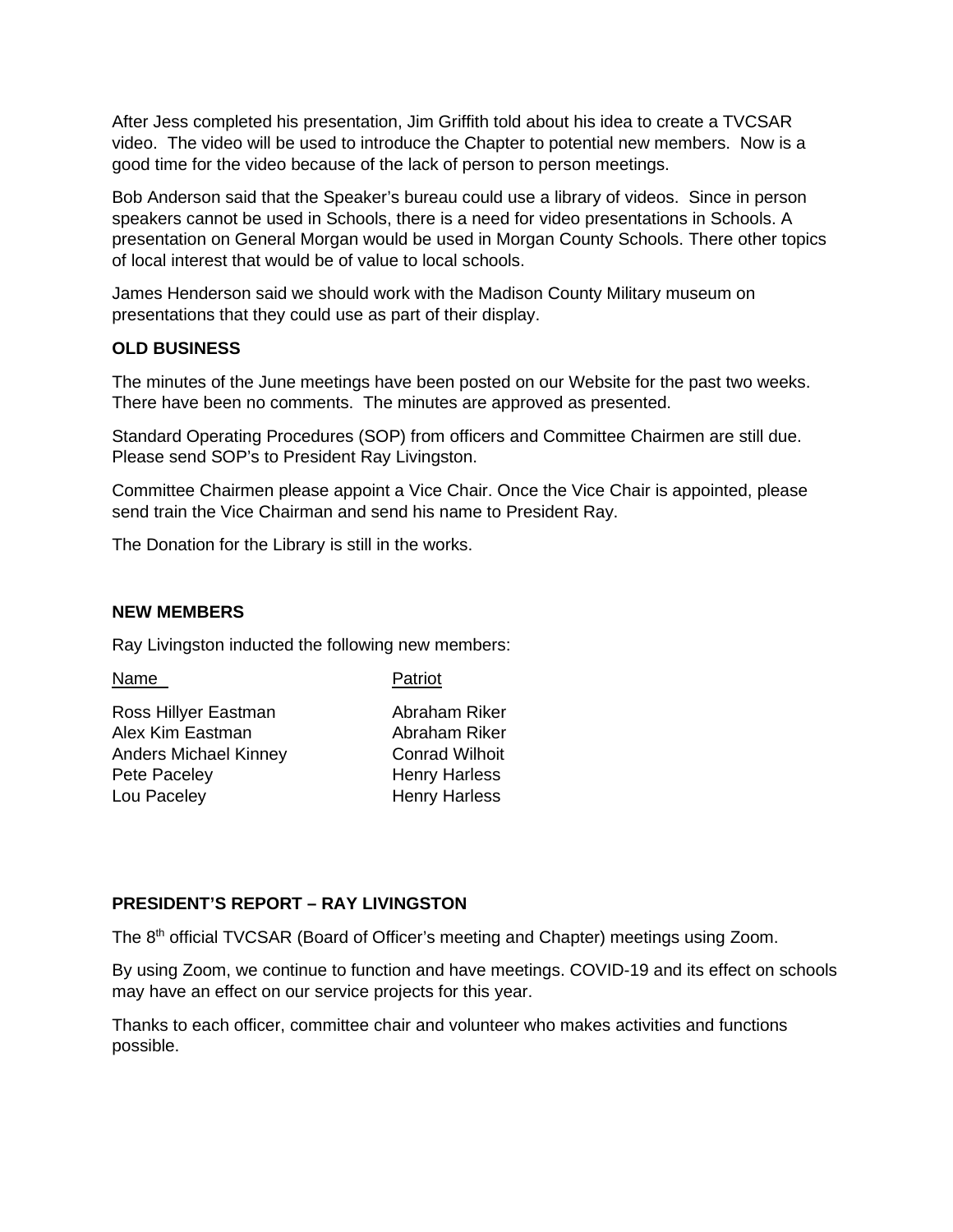#### Awards

President's Volunteer Service Award Lafayette Volunteer Service Awards Color Guard **Other** 

We have person's that are qualified for these awards. Please apply.

In-person meetings to be guided by public health safety guidelines.

#### **Mission of the Sons of the American Revolution**

The objects of the Society are declared to be patriotic, historical, and educational; to unite and promote fellowship among the descendants of those who sacrificed to achieve the independence of the American people, to inspire them and the community at large with a more profound reverence for the principles of the government found by our forefathers.

#### **OFFICER REPORTS**

VICE PRESIDENT - Benny Hannah

Patriot's Research

Alabama overall is 72% of the Patriot's linked. The overall Alabama rating is 22%. TVCSAR is 93% of Patriot's Slinked. Ray Cassell has done this work. Cahaba Chapter is 100% complete and Richard Montgomery Chapter is 84%.

Danny Witt is doing a great job on heroism and public service.

CORRESPONDING SECRETARY – Jim Maples

Posting Chaplain James Henderson's messages on the home page. Sending an E-mail to Pete Paceley on his Patriot Henry Harless. Fred Olive also shares Henry Harless as ancestor.

RECORDING SECRETARY – Dudley Burwell

No report.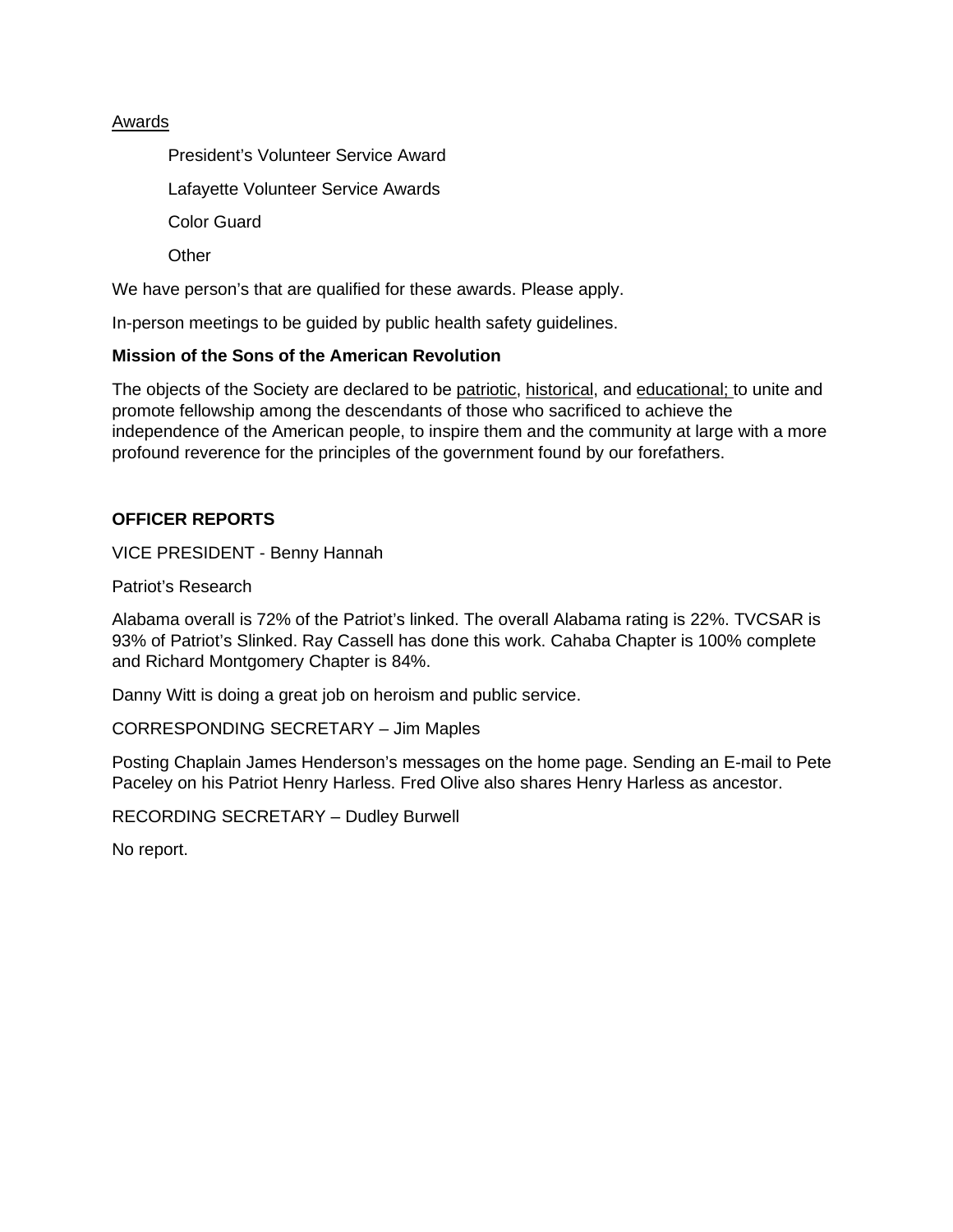#### RAY CASSELL



Five new members were inducted today. State and National are approving new members in a shorter time period.

Eleven supplemental's have been sent to ALSSAR. Five are at NSSAR for review.

New applications are getting through in four to five weeks. Supplemental's are taking four months approximately.

#### PATRIOT BIOGRAPHICAL SKETCHES

Please fill out your Patriot biographical sketches. Our Chapter has only filled out three bios! Contact Ray Cassell for more info.

TREASURER REPORT – Randal Jennings

No Report. Randal was not at the meeting.

HISTORIAN REPORT – Jim Alexander

Officers and Committee Chairs please send reports to Jim.

CHANCELLOR REPORT – Richard Tingle

No report,

GENEALOGIST REPORT – Bill Sommers

No report